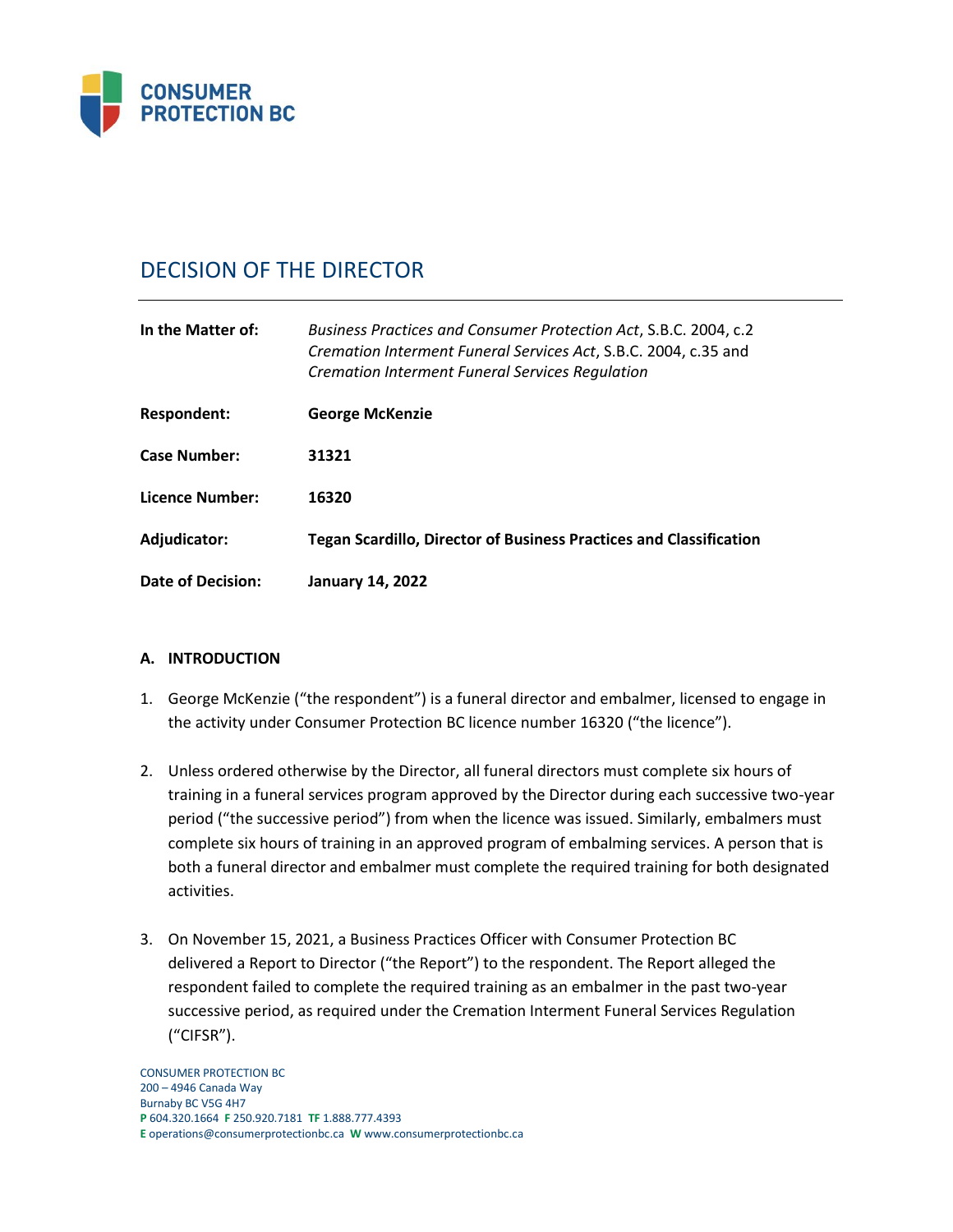George McKenzie– January 2022 Determination Page 2 of 9

4. I have been delegated the authority of the Director to decide if a contravention to the legislation has taken place and what consequences, if any, should flow from a confirmed contravention.

## **B. OPPORTUNITY TO BE HEARD**

- 5. Prior to an action being taken under the *Business Practices and Consumer Protection Act*  ("BPCPA") and the *Cremation Interment and Funeral Services Act* ("CIFSA"), the person subject to the action must be provided with an opportunity to be heard.
- 6. An opportunity to be heard notice ("the notice") was emailed to the respondent on November 15, 2021. It provided the respondent with the opportunity to submit a written reply to the Report by November 29, 2021. The notice indicated after the opportunity to respond was completed, a decision maker for Consumer Protection BC would determine whether the alleged violation(s) occurred. Possible licensing and enforcement consequences for a confirmed contravention were described in the notice.
- 7. The respondent did not provide a response to the report.
- 8. I conclude the requirement for providing an opportunity to be heard has been completed.

#### **C. ALLEGED CONTRAVENTION(S)**

- 9. The Report advances the following allegation(s):
	- 1. The respondent contravened CIFSR section 38(1)(b) by failing to complete the minimum required six hours of training in a program of embalming services approved by the Director during the past two-year successive period commencing on the date the respondent was first issued an embalmer licence.

#### **D. LEGISLATION**

10. The legislation relevant to the alleged contravention is contained in the CIFSR:

#### *Continuing education*

*38 (1)A person licensed as a funeral director, embalmer or both must complete a minimum of (a) 6 hours of training in a program of funeral services that is approved by the director, if licensed as a funeral director,*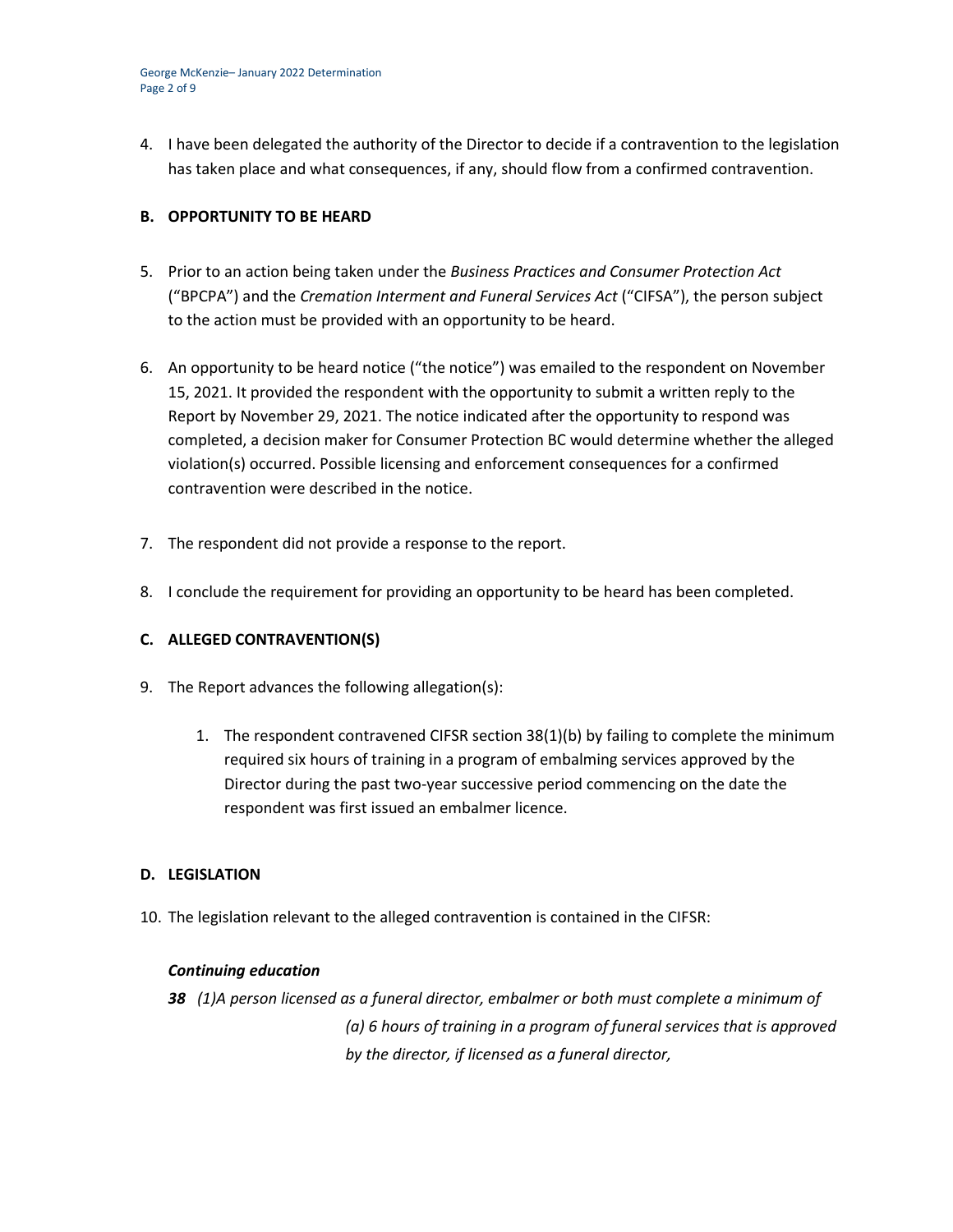*(b) 6 hours of training in a program of embalming that is approved by the director, if licensed as an embalmer,*

*during each successive two-year period where the first two-year period commences on the date the person first received their licence to act as a funeral director or an embalmer or both in the Province.*

*(2) Despite subsection (1), the director may at any time require a funeral director or embalmer to take additional training in a program of funeral services education or embalming.*

# **E. EVIDENCE**

- 11. I have reviewed the Report and the respondent's written reply in their entirety. I limit my comments to only the parts of the evidence necessary to give context to my decision.
- 12. The respondent was first issued the licence on September 15, 1999, to act and hold themselves out as a funeral director and embalmer.
- 13. The most recent successive two-year period from when the respondent was first issued the licence commenced September 15, 2019 to September 15, 2021.
- 14. On July 20, 2020, Consumer Protection BC emailed all licensed funeral directors and embalmers providing information about changes being made to share the status of individual continuing education training requirements. The communication provided a reminder that it is the responsibility of the funeral director and embalmer to ensure course completion documentation is submitted to Consumer Protection to receive credit for completion. It was also noted in the communication that funeral directors and embalmers would receive a status report every six months as a reminder of credits completed and how many credits remained due.
- 15. On July 21, 2020, the respondent was sent an email from Consumer Protection BC that showed the respondent had not completed any credits for embalming services or funeral services in the current two-year successive period. The communication noted the required education credits were due on "9/15/2021".
- 16. The respondent completed 11 credits in a program of funeral services and 1 credit in a program of embalming services on May 21, 2021.
- 17. On August 10, 2021, the respondent was sent an email from Consumer Protection BC which stated the respondent had 5 embalmer credits due by September 15, 2021.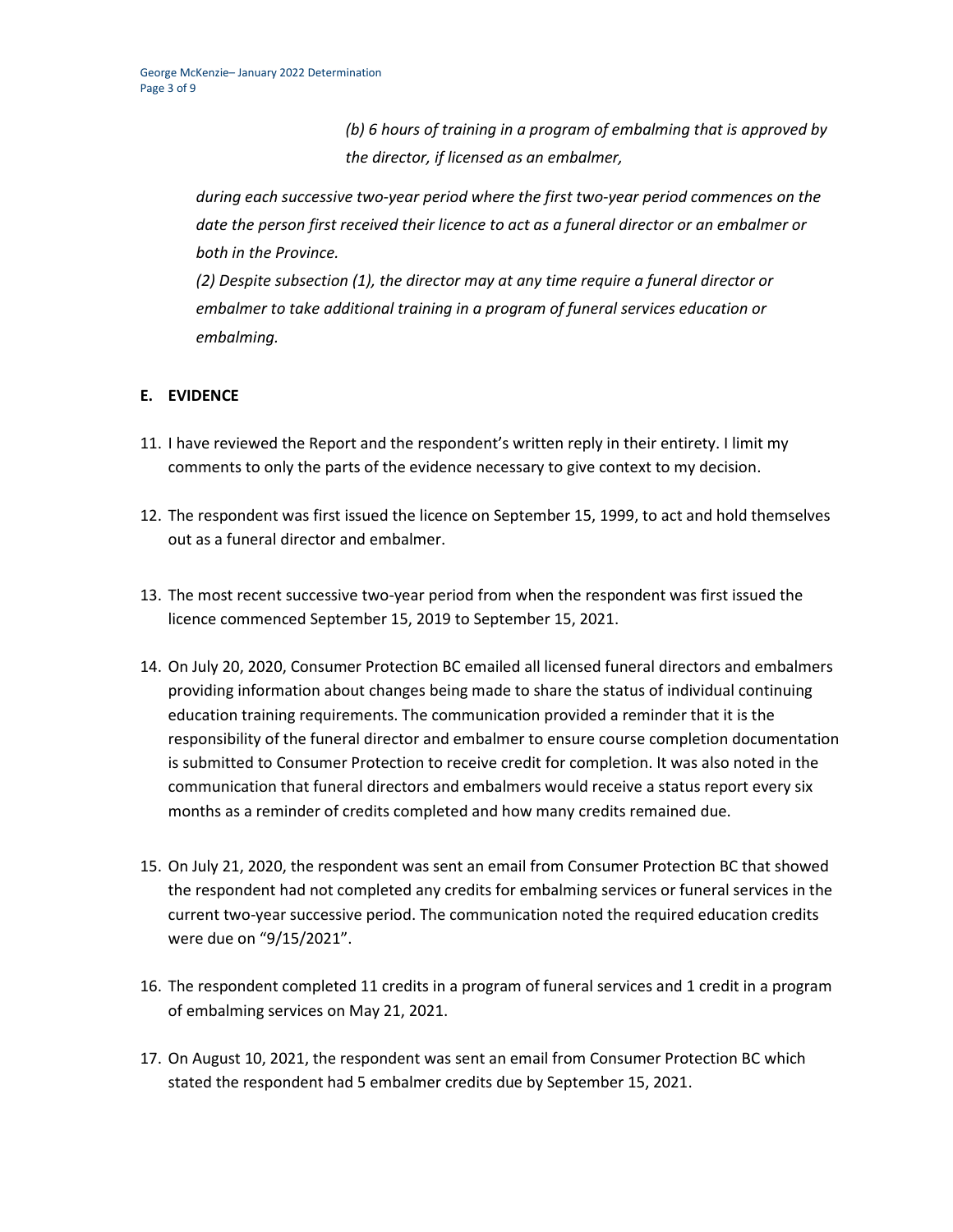- 18. The respondent completed 3 credits in a program of embalming services on September 9, 2021.
- 19. Before the end of the two-year successive period (September 15, 2019 to September 15, 2021), Consumer Protection BC did not receive any records showing the respondent had completed the remaining 2 credits in a program of embalming services.
- 20. The Report to Director was emailed to the respondent on November 15, 2021.

## **F. ANALYSIS**

- 21. Without a response to the report, I am left with the evidence provided in the report and any course completion certificates provided.
- 22. The evidence clearly establishes in the last two-year successive period of September 15, 2019 to September 15, 2021, the respondent was required to complete a minimum of six hours in an approved program of embalming services. The respondent completed four hours in embalming services during this period.

#### **G. DUE DIGILENCE**

23. The respondent is entitled to the complete defence of due diligence against the allegation if they show that all reasonable steps were taken to *prevent* the contravention from happening. The onus is on the respondent to establish this defence. I was not presented with any evidence to show due diligence by the respondent.

#### **H. CONCLUSION**

24. I conclude the respondent contravened CIFSR section 38(1)(b) by failing to complete the minimum required six hours of training in a program of embalming services approved by the Director during the past two-year successive period (September 15, 2019, to September 15 2021) from when the licence was first issued.

#### **I. LICENSING AND ENFORCEMENT ACTION**

- 25. As the Director determining that a contravention has occurred, I may take one or more of the following actions:
	- suspend, cancel a license and/or impose conditions on a license (BPCPA section 146 and CIFSA section 55(3);
	- accept an undertaking on terms I consider appropriate (BPCPA section 154 and CIFSA section 56(2)(b);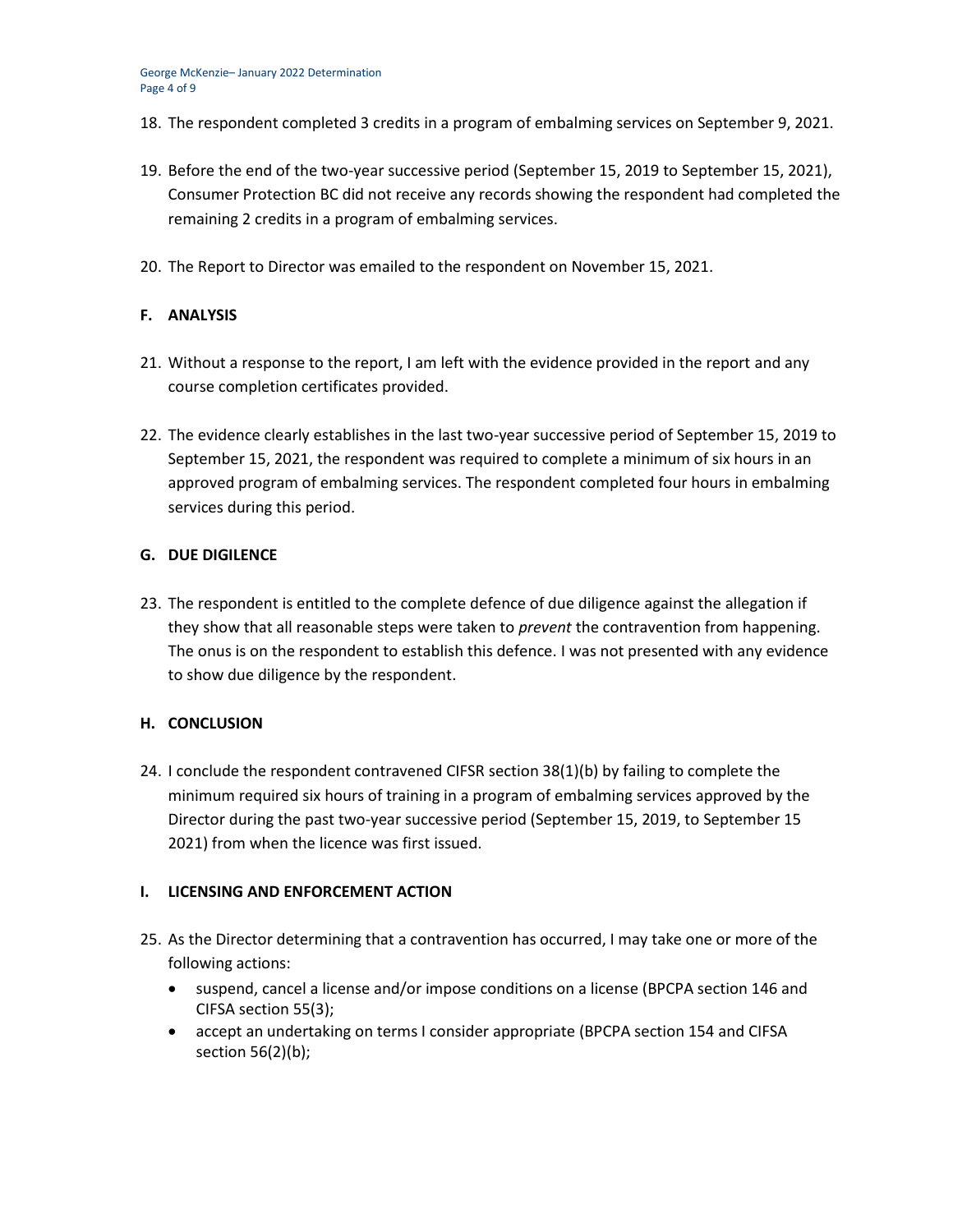- issue a compliance order to take specified further corrective action, and to repay Consumer Protection BC costs of this inspection and any associated legal costs (BPCPA section  $155(4)(c)(d)$  and CIFSA section 56(2)(c);
- impose an administrative penalty of up to \$5,000 on an individual (BPCPA section 164-165 BPCPA and CIFSA section 58)

## **Compliance Order**

- 26. Education requirements are in place to ensure funeral directors and embalmers stay up to date and expand in their level of skill and knowledge to perform the functions of the profession. I am not comfortable in allowing the respondent to maintain the licence without acquiring the full training that should have been obtained during the last two-year successive period. Therefore, I exercise my authority under BPCPA section 155(4)(c) and CIFSA 56(2)(c) to order that the respondent complete the education requirements in a program of embalming services to satisfy the minimum requirements that period. The respondent must also provide proof of course completion to Consumer Protection BC. These courses will be applied to the 2019 – 2021 period to satisfy the requirements for that period. For clarity, the respondent must still complete a minimum of 6 hours of approved training in a program of funeral services and a minimum of 6 hours of approved training in a program of embalming services during the current successive period of 2021 - 2023. The precise terms are described in the Compliance Order attached to this decision.
- 27. I also exercise my authority under BPCPA section 155(4)(d) and CIFSA section 56(2)(c) to require the respondent reimburse Consumer Protection BC *partial* inspection costs associated with preparing the Report in the amount of \$150.00. Details of payment are described in the attached Compliance Order.

#### **Administrative Penalty**

- 28. As per CIFSA section 58(1), an administrative monetary penalty ("AMP") may be imposed where a person contravenes a prescribed provision of the CIFSR. A contravention to CIFSA section 38(1)(a) and/or 38(1)(b) is prescribed by the Administrative Penalties Regulation and may, therefore, attract an AMP.
- 29. BPCPA section 164(2) and CIFSA section 58(3) set out the following factors that must be considered before imposing an AMP:
	- (a) previous enforcement actions for contraventions of a similar nature by the respondent
	- (b) the gravity and magnitude of the contravention
	- (c) the extent of the harm to others resulting from the contravention
	- (d) whether the contravention was repeated or continuous
	- (e) whether the contravention was deliberate
	- (f) any economic benefit derived by the person from the contravention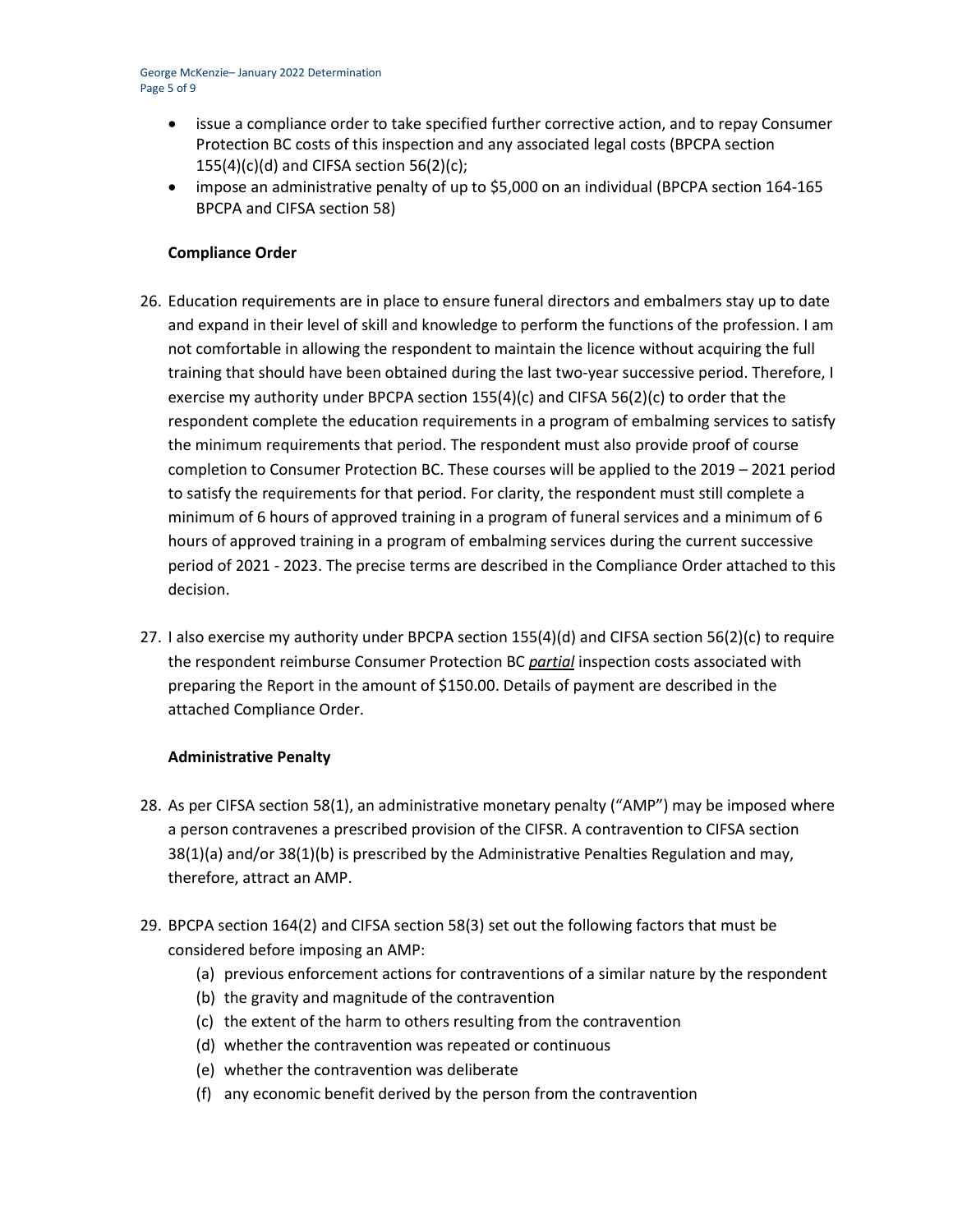- (g) the person's efforts to correct the contravention
- 30. For the contravention at issue, I consider all these factors to decide whether an AMP should be imposed. If imposing an AMP, to determine the *amount* that should be imposed, I consider the BPCPA section 164(2) and CIFSA section 58(3) factors together with the Consumer Protection BC policy, "Calculation of Administrative Monetary Penalties Policy and Procedures" (the "Policy"). The Policy model and rationale are discussed below.
- 31. The Policy, normally applied by Consumer Protection BC, sets out how the AMP amount is calculated, starting with a base penalty amount. The Policy helps to ensure calculations of AMP amounts are consistent, transparent, flexible, and proportionate to the contraventions at issue, and that suppliers subject to AMPs know how Consumer Protection BC interprets the BPCPA and CIFSA and analyses the criteria determining AMP amounts. Consumer Protection BC has developed the Policy from its experience and expertise in providing consumer protection services, and from its mandate to administer the BPCPA and CIFSA in the public interest.
- 32. According to the Policy, contraventions for which AMPs are imposed are first categorized into Type A, Type B, or Type C, as set out in the Appendix. Consumer Protection BC makes these assignments based on its purposes and experience in delivering consumer protection services in the public interest, and the consideration of two factors: (1) the inherent severity of harm specific to the contravention, and (2) the probability that a person will experience harm from the contravention.
- 33. After categorization of the contravention, the decision maker considers a set of "adjustment factors" laid out in the Policy. These "adjustment factors" are based on section 164 (2), plus one additional criterion consistent with the legislation. The Policy requires the decision maker to choose a "gravity" value for each adjustment factor based on consideration of the relevant aggravating or mitigating circumstances.
- 34. When applying the Policy, the decision maker is considering all the factors under BPCPA section 164 (2) and CIFSA section 58(3) in their calculation or analysis of the AMP amount that should be imposed. The decision maker continues by then deciding in their discretion whether the amounts in the Policy or different amounts imposed based on consideration of the factors under BPCPA section 164 (2) and CIFSA section 58(3) (and one additional related criterion) and any other relevant circumstances.
- 35. In the respondent's opportunity to be heard notice, I identified the Policy and advised that it will be applied as part of any decision that may impose an AMP. This notice further stated that the Policy can be viewed on our website and would be otherwise provided to the respondent in paper form upon its request. Therefore, in this hearing the respondent had an opportunity to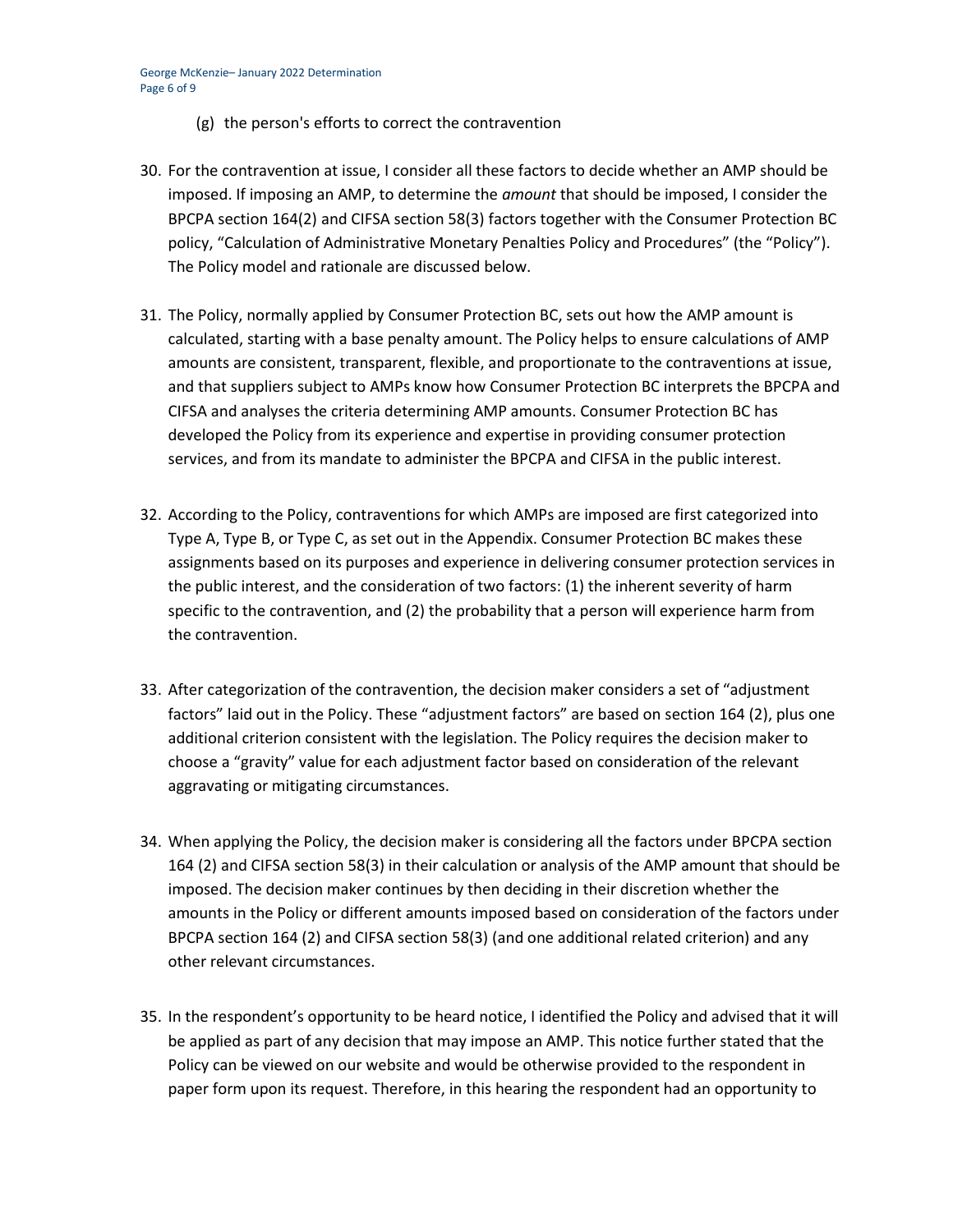respond to the Policy by making submissions on the appropriateness of its application or its consistency with criteria in the BPCPA and CIFSA. However, in this hearing I have not received any submissions from the respondent on the Policy.

36. I have determined that an AMP should be imposed for the respondent's failure to complete the minimum required six hours of training in a program of embalming services approved by the Director during the past 2-year successive period (September 15, 2019, to September 15, 2021), beginning from when the licence was first issued. I now will consider the specific AMP to be applied.

## **Calculation of the AMP amounts**

- 37. I first apply the Policy to calculate an AMP amounts. I then decide whether that amount or a different amount should be imposed based on consideration of the factors under BPCPA section 164(2) and CIFSA section 58(3), and one additional criterion, and any other relevant circumstances.
- 38. A breach to CIFSR section 38(1)(b) is a Type A contravention under the Policy (page 20 Appendix A, line 225). I agree with this categorization given the circumstances of this violation. It represents the appropriate level of severity and potential harm for prescribed contraventions according to the Policy.
- 39. Consequently, according to the AMP "Matrix" in part 4.3 (page 5) of the Policy, the "base" amount for penalty is \$500.00 for an individual.
- 40. My assessment of the adjustment factors applicable to these contraventions under the Policy's penalty matrix is set out in the table below.

| <b>Adjustment Factor</b>                                                               | <b>Effect</b><br><b>on</b><br>Gravity | <b>Analysis</b>                                                                                                                            |
|----------------------------------------------------------------------------------------|---------------------------------------|--------------------------------------------------------------------------------------------------------------------------------------------|
| <b>Previous</b><br>enforcement<br>actions for<br>contraventions of a<br>similar nature | 0                                     | There are no previous enforcement actions by Consumer<br>Protection BC against the respondent. I maintain the gravity level<br>at neutral. |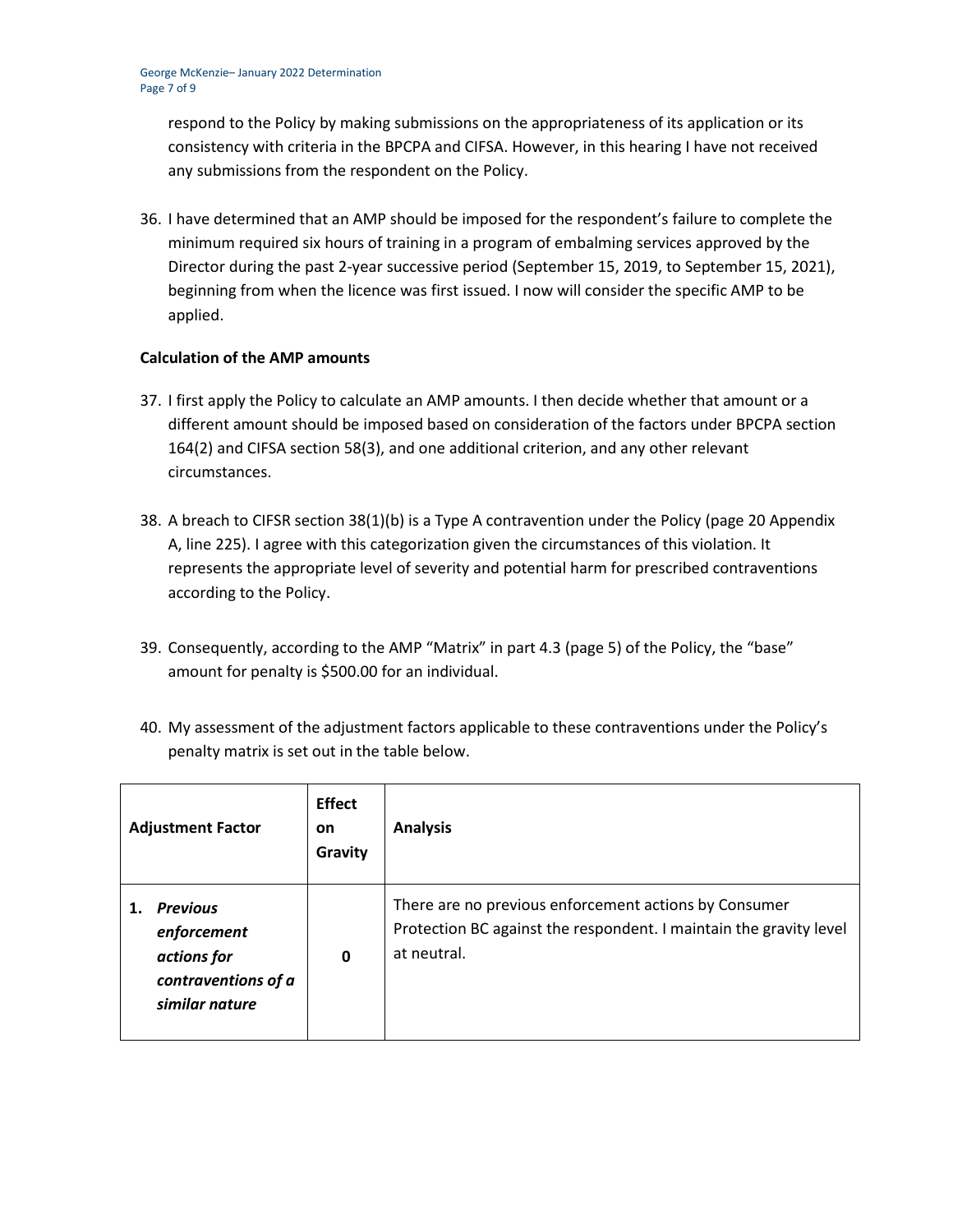| 2. | <b>Gravity and</b><br>magnitude of the<br>contravention                                                                  | $\mathbf{0}$ | As mentioned in the decision, continuing education requirements<br>are in place to ensure funeral directors and embalmers grow and<br>expand their knowledge in the profession. The respondent has<br>continued to offer its service and professional expertise as an<br>embalmer without completing the requisite training. Imposing an<br>AMP is intended to correct the non-compliance and deliver a<br>message to the respondent about completing their education<br>requirements into the future. I maintain the gravity level at<br>neutral. |
|----|--------------------------------------------------------------------------------------------------------------------------|--------------|----------------------------------------------------------------------------------------------------------------------------------------------------------------------------------------------------------------------------------------------------------------------------------------------------------------------------------------------------------------------------------------------------------------------------------------------------------------------------------------------------------------------------------------------------|
| 3. | <b>Extent of the harm</b><br>to others resulting<br>from the<br>contravention                                            | 0            | There is no evidence or basis to infer harm to others resulting<br>from the contraventions. I maintain the gravity level at neutral.                                                                                                                                                                                                                                                                                                                                                                                                               |
| 4. | <b>Whether the</b><br>contravention was<br>repeated or<br>continuous                                                     | $\mathbf 0$  | The contravention was not repeated or continuous. I maintain<br>the gravity level at neutral.                                                                                                                                                                                                                                                                                                                                                                                                                                                      |
| 5. | <b>Whether the</b><br>contravention was<br>deliberate                                                                    | 0            | I have no reason to believe the respondent's actions were of a<br>deliberate or intentional nature. I maintain the gravity level at<br>neutral.                                                                                                                                                                                                                                                                                                                                                                                                    |
|    | 6. Economic benefit<br>derived by the<br>person from the<br>contraventions                                               | 0            | I have no reason to believe the respondent derived any economic<br>benefit from the contravention. I maintain the gravity level at<br>neutral.                                                                                                                                                                                                                                                                                                                                                                                                     |
| 7. | <b>Whether the person</b><br>made reasonable<br>efforts to mitigate<br>or reverse the<br>effects of the<br>contravention | 0            | I have not been provided with any evidence to show the<br>respondent has taken steps to reverse the effects of the<br>contravention. I maintain the gravity level at neutral.                                                                                                                                                                                                                                                                                                                                                                      |